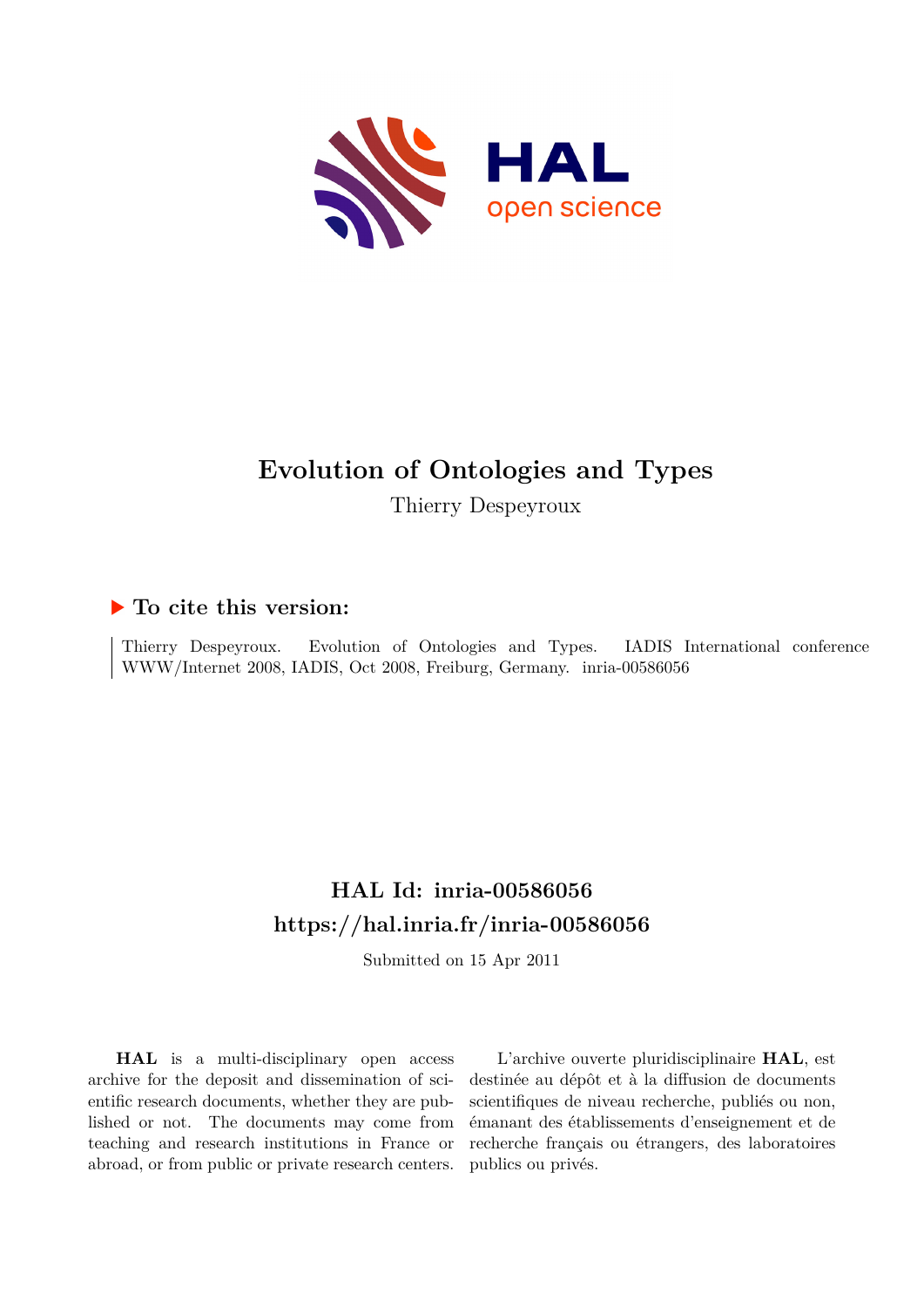## **EVOLUTION OF ONTOLOGIES AND TYPES**

Thierry Despeyroux *Inria – Paris-Rocquencourt Domaine de Voluceau B.P. 105 F-78153 Le Chesnay Cedex - France* 

#### **ABSTRACT**

Ontologies are heavily used in the context of the Semantic Web (Berners-Lee 1998, 2001) to formalize human knowledge. Ontologies engineering is now an important activity, and specialized softwares are developed to help in managing huge ontologies. The development of ontologies and of information systems can be compared to the development of programs. In this paper we make a parallel between ontologies and types in programming languages, and we use a small example to show that an ontology can be seen as a type system. When an ontology evolves, studying the impact of this evolution on the semantic annotations that use this ontology can be viewed as a type-checking process. The next step should be to import some notions used in the types community as overloading, polymorphism, type parameters, etc. to improve or create more powerful ontology definition languages.

#### **KEYWORDS**

Ontology, Type, Information system, Semantic-Web.

## **1. INTRODUCTION**

Ontologies become more and more necessary and useful to formalize human knowledge, the size of these ontologies (in particular definitions), leads to the emergence of ontology engineering to allow the management of the creation, modification and development of huge ontologies. Some specialized software as editors are helpful (Protégé for example), and sometime database technology are required (Weithöner and al. 2004). In many aspects, the development of formal systems as ontologies is closed to the development of programs as it is already the case for web-based information systems (Pressman et al. 1998, Murugesan et al. 2001, Despeyroux 2004).

Traditional development of ontologies description formalisms refer to the world of logic (Fensel et al. 1998, Horrocks et al. 2003, Grosof et al. 2004, Patel-Schneider 2006).

In this paper we show that ontologies can be seen as type systems. Type systems have been heavily studied in the context of the semantics of programming languages (Gunter 1992). Thus it should be possible to reuse many results coming from the types community to create more powerful and more secure definition formalisms to describe human knowledge, and this is of course not incompatible with the logical vision.

Following (Luong et al. 2006, 2007) we take a small ontology and use it by means of semantics annotations, then modifying this ontology we see the effects of this evolution of the ontology on the semantics annotations. In a second step we endorse the suit of a programmer and will "implement" the same ontology as a type system, applying then the same evolution.

## **2. AN ONTOLOGY AND ITS EVOLUTION**

An ontology is a way of representing knowledge in a formal manner. One main goal of an ontology is to be shared between a group of people to fix a terminology and the relation between concepts. Ontologies are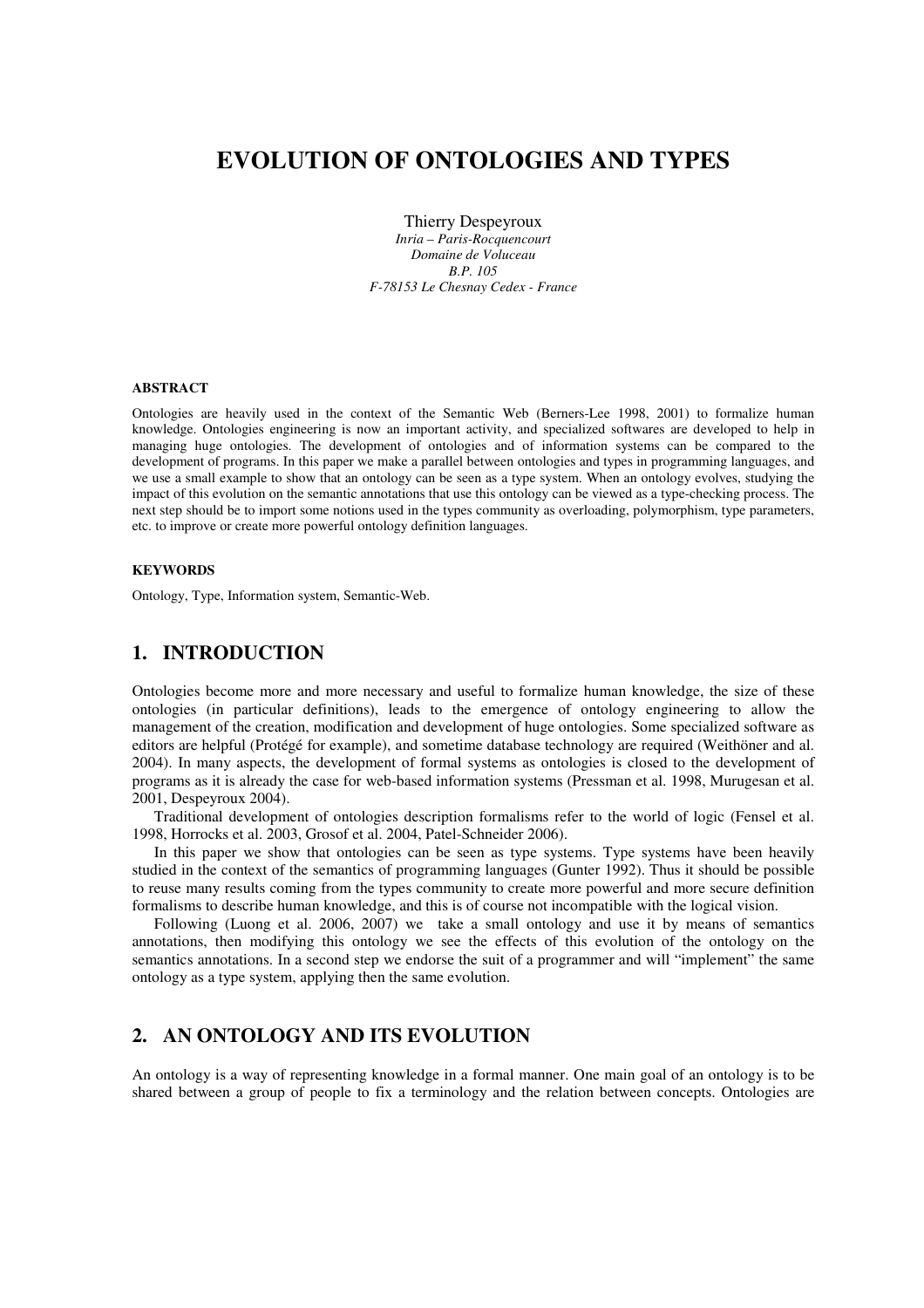heavily used in semantic annotations to ease both human and machine interface and is one of the foundation of the Semantic Web.

An important word in this definition is "shared". It implies the fact that the set of definitions in an ontology is a reference (Gruber T. R., 1993). An ontology in the context of an information system can be compared to declarations or libraries in a programming context.

As for web pages, the evolution of ontologies and of semantic annotations must be controlled. The process of evolution is studied for example in (Luong 2007, Luong et al. 2007, Luong and Dieng-Kuntz 2007).

Let's take as example the ontology found in (Luong et al. 2007) described using RDF(S) (Klyne and Carroll 2004).

```
Concepts: Person, Trainee, PhdStudent, Manager, Researcher, Director, Team, 
    Project; 
Researcher is-a Manager; 
Director is-a Manager; 
Manager is-a Person; 
PhdStudent is-a Person: 
Trainee is-a Person; 
Properties: work, manage; 
Person work Team; 
Manager manage Project;
```
Let's take a list of semantic annotations, given as RDF triplets:

1. (r1 work v1)(r1 type Person) 2. (r2 work v2)(r2 type PhdStudent) 3. (r3 work v3)(r3 type Manager) 4. (r4 manage v4)(r4 type Manager) 5. (r5 work v5)(r5 type Researcher) 6. (r6 manage v6)(r6 type Researcher) 7. (r7 work v7)(r7 type Director) 8. (r8 manage v8)(r8 type Director)

In these annotations,  $r_i$  and  $r_i$  are instances of concepts that are inferred from the properties definitions and from type restrictions that are included in the annotations. In (Luong and al. 2007), the effects of modifying the ontology on this set of annotations are studied. The original ontology is modified, deleting the concept Director, merging PhdStudent and Trainee into the concept Student. The new ontology that is obtained is defined below:

```
Concepts: Person, Student, Researcher, Director, Team, Project; 
Researcher is-a Person; 
Director is-a Person; 
Student is-a Person; 
Properties: work, manage; 
Person work Team; 
Director manage Project;
```
A consequence of the modifications of the ontology is that the annotations 2, 3, 4 and 6 become inconsistent.

## **3. CONVERTING AND ONTOLOGY TO A TYPE SYSTEM**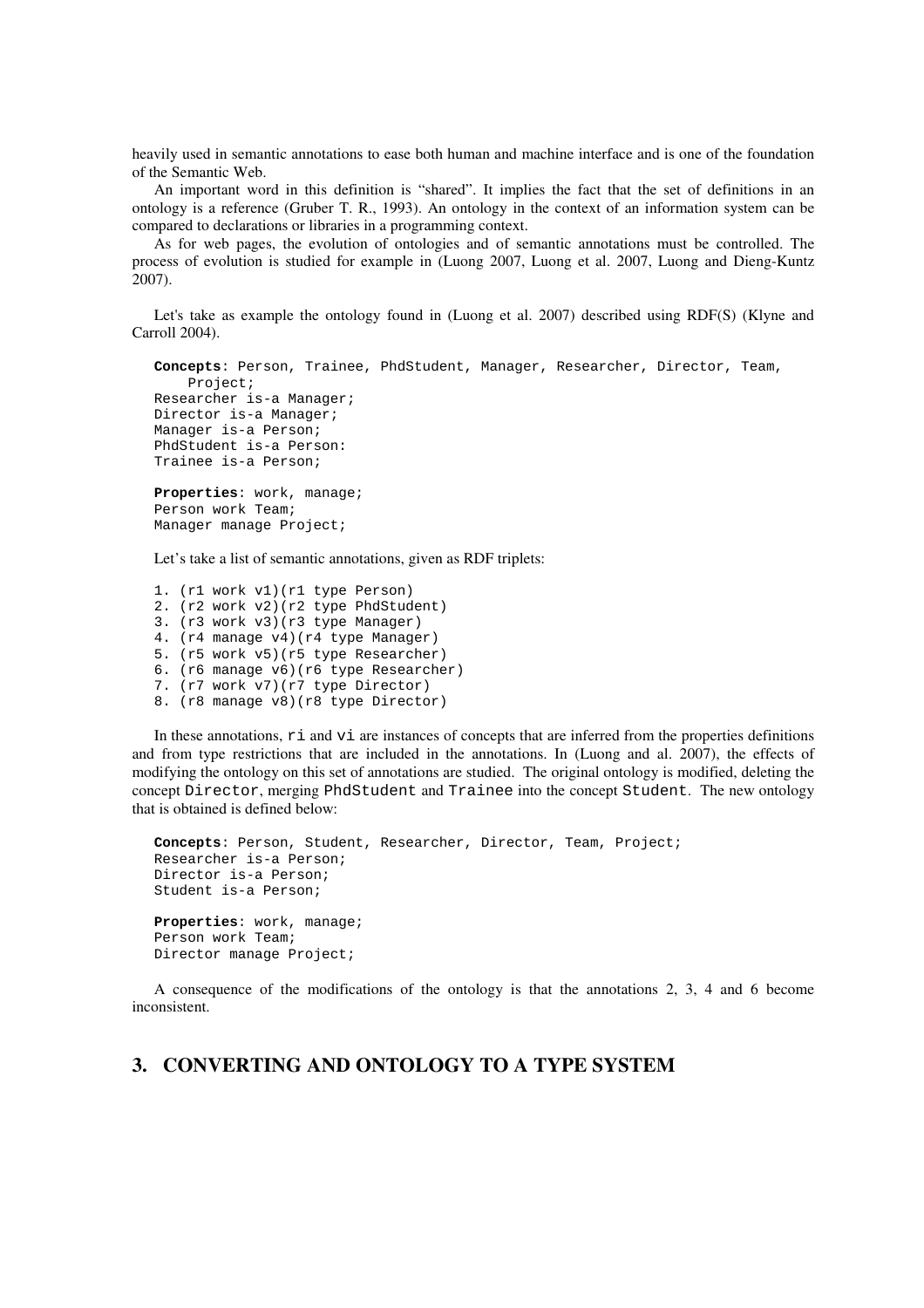We can make a parallel between ontologies and semantic annotations with programs that are also formal systems. Concepts can be viewed as types and subsumptions as type inclusions. In this context, properties get signatures that define their domains and co-domains.

The initial ontology given in section 2. can be described as follows. The sign <= denotes type inclusion.

```
Person, PhdStudent, Trainee, Manager, Researcher, Director, Team, 
    Project : type; 
PhdStudent <= Person; 
Trainee <= Person; 
Manager <= Person; 
Researcher <= Manager; 
Director <= Manager; 
work : Person -> Team; 
manage : Manager -> Project;
```
The semantic annotations can be seen as expressions in a programming language. Instances are represented by objects (let's say constants). Depending of the programming language, the type of objects can be inferred or declared. We prefer to declare them as it is the case in languages with strong typing to optimize type verification and obtain as much error messages as possible.

```
r1 : Person; 
r2 : PhdStudent; 
r3, r4 : Manager; 
r5, r6 : Researcher; 
r7, r8 : Director; 
v1, v2, v3, v5, v7 : Team; 
v4, v6, v8 : Project;
```
If we apply the same modifications to the ontology as previously, the type system looks now as follows:

```
Person, Student, Researcher, Director, Team, Project : type; 
Student <= Person; 
Researcher <= Person; 
Director <= Person; 
work : Person -> Team;
```
Applying a traditional type checker to our set of semantic annotations, will produce error messages.

In the following declarations

manage : Director -> Project;

```
r2 : PhdStudent; 
r3, r4 : Manager;
```
the types (concepts) PhdStudent and Manager are not declared and these declarations are not legal.

In the annotations 2, 3, and 4,  $r2$ ,  $r3$ , and  $r4$  are not of type Person as declared by the signatures of the properties work and manage. In the annotation 6, r6 is not of type Director.

(Klein 2002) shown that modifying a part of an ontology can imply some inconsistencies somewhere else in this ontology or when it is used. (Luong 2007) proposed some rules to detect these inconsistencies. Viewing an ontology as a type system, we can say that checking the consistency of ontologies and annotations can be done by a traditional type-checking.